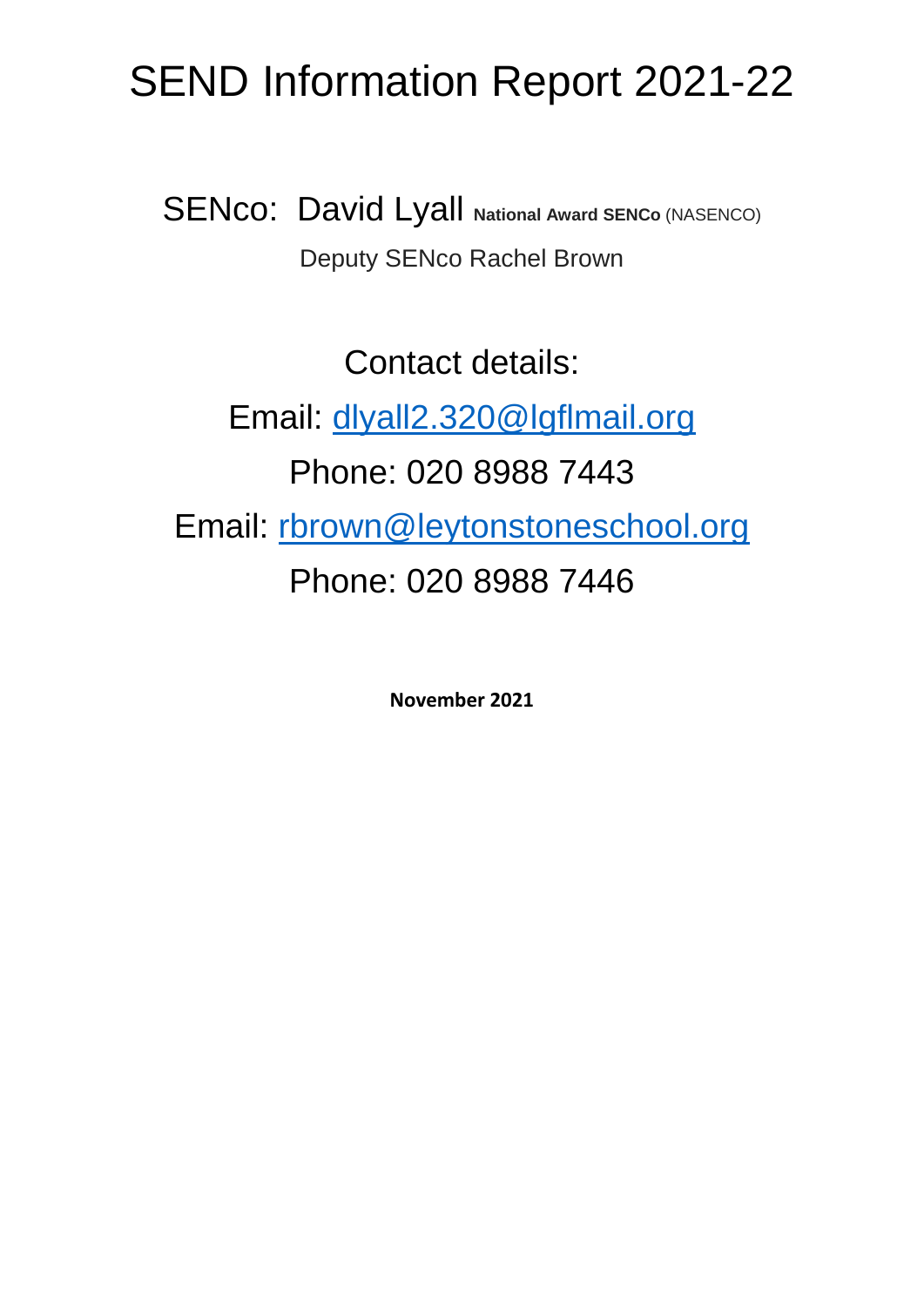School ethos for SEND

## **School Beliefs and Values around SEND**

At Leytonstone, every student is valued and treated as an individual. We set high standards and expectations and we encourage and support our students to achieve their very best. We are also a school with great strengths. We are committed to achieving outstanding academic success, as well as providing an excellent standard of pastoral care. We want *all* students to flourish and grow and achieve excellent results – whatever their starting point.

At Leytonstone we have very high expectations of everyone who is involved with the school - from students to parents, staff and governors. Our goal is to see *all* students become highly skilled learners, achieving excellent standards and leading fulfilling and exciting lives. We are committed to fostering a learning culture, where students and teachers alike enjoy lessons.

Leytonstone School is committed to providing an appropriate, high quality education to all the children and young people (CYP) living in our local area. We believe that all children, including those identified as having special educational needs have a common entitlement to a broad and balanced academic and social curriculum, which is accessible to them.

They have the right to be fully included in all aspects of school life, and it is the responsibility of the school to make reasonable adjustments where identified as being needed to facilitate students' needs. This is alongside the schools Pastoral Support which would include the Form Tutor and the Head of Year. We want to encourage SEND pupils to feel independence and to be able to make a contribution to school life including being represented on school council and having roles of responsibility in the school.

We believe that all children and young people should be equally valued in school. We will strive to eliminate prejudice and discrimination, and to develop an environment where all pupils can flourish, feel safe and supported.

Our commitment is to quality first teaching. Lessons should be planned to ensure there are no barriers to *every* pupil achieving.

We are committed to inclusive practice and equality of opportunity. We are a school that welcomes diversity, and celebrates difference; respects each person's individuality and values their creativity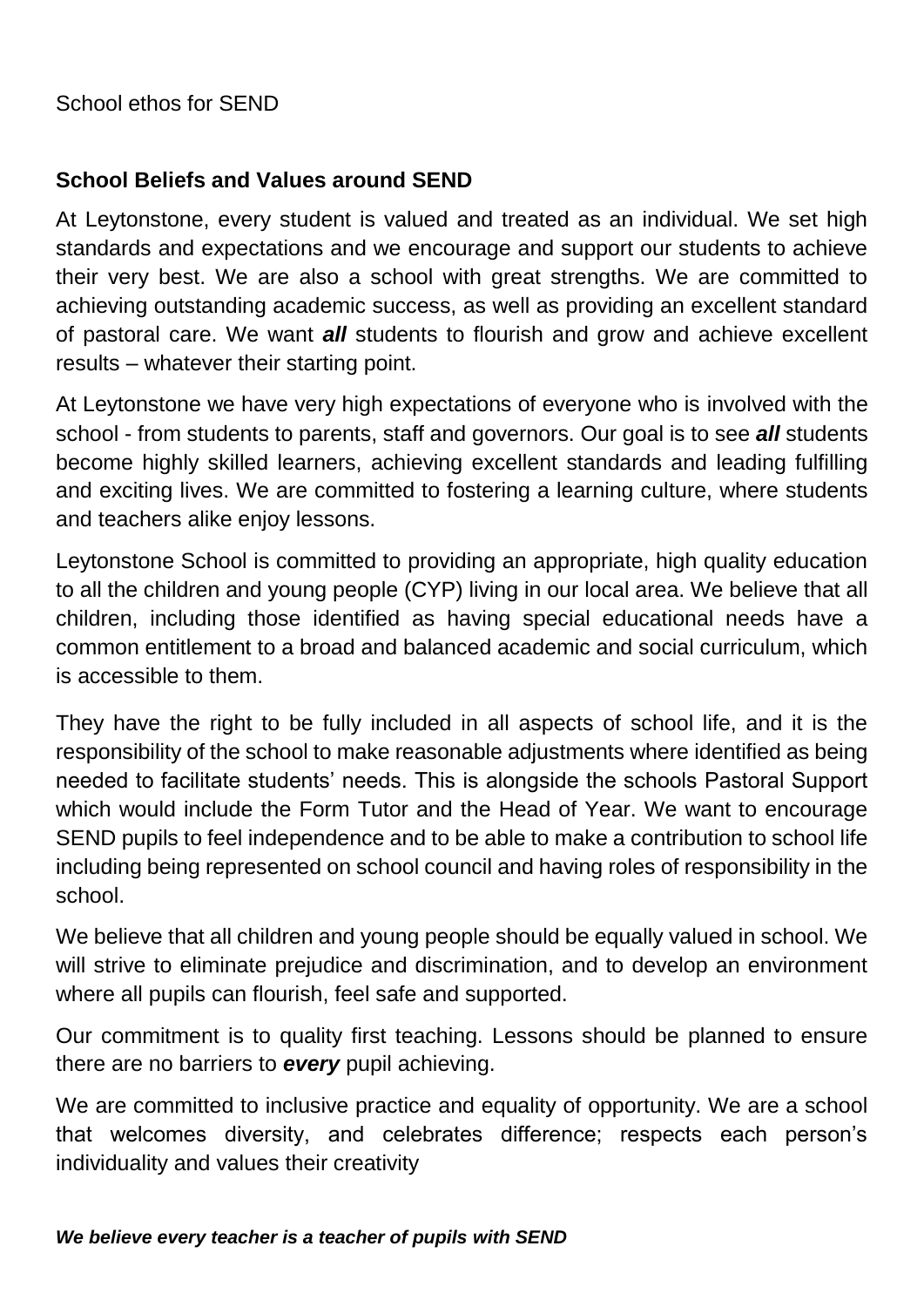| <b>Regulation</b>                                                              | School Information                                                                                                                                                                                          | <b>Working in partnership</b><br>with students and their<br>families |
|--------------------------------------------------------------------------------|-------------------------------------------------------------------------------------------------------------------------------------------------------------------------------------------------------------|----------------------------------------------------------------------|
| The kinds of<br><b>SEND for which</b><br>provision is<br>made in the<br>school | SEND is categorised into 4 key areas of need:<br>Communication and Interaction<br>$\bullet$<br>Cognition and Learning<br>$\bullet$<br>Social, Emotional and Mental Health<br>Sensory and /or physical needs |                                                                      |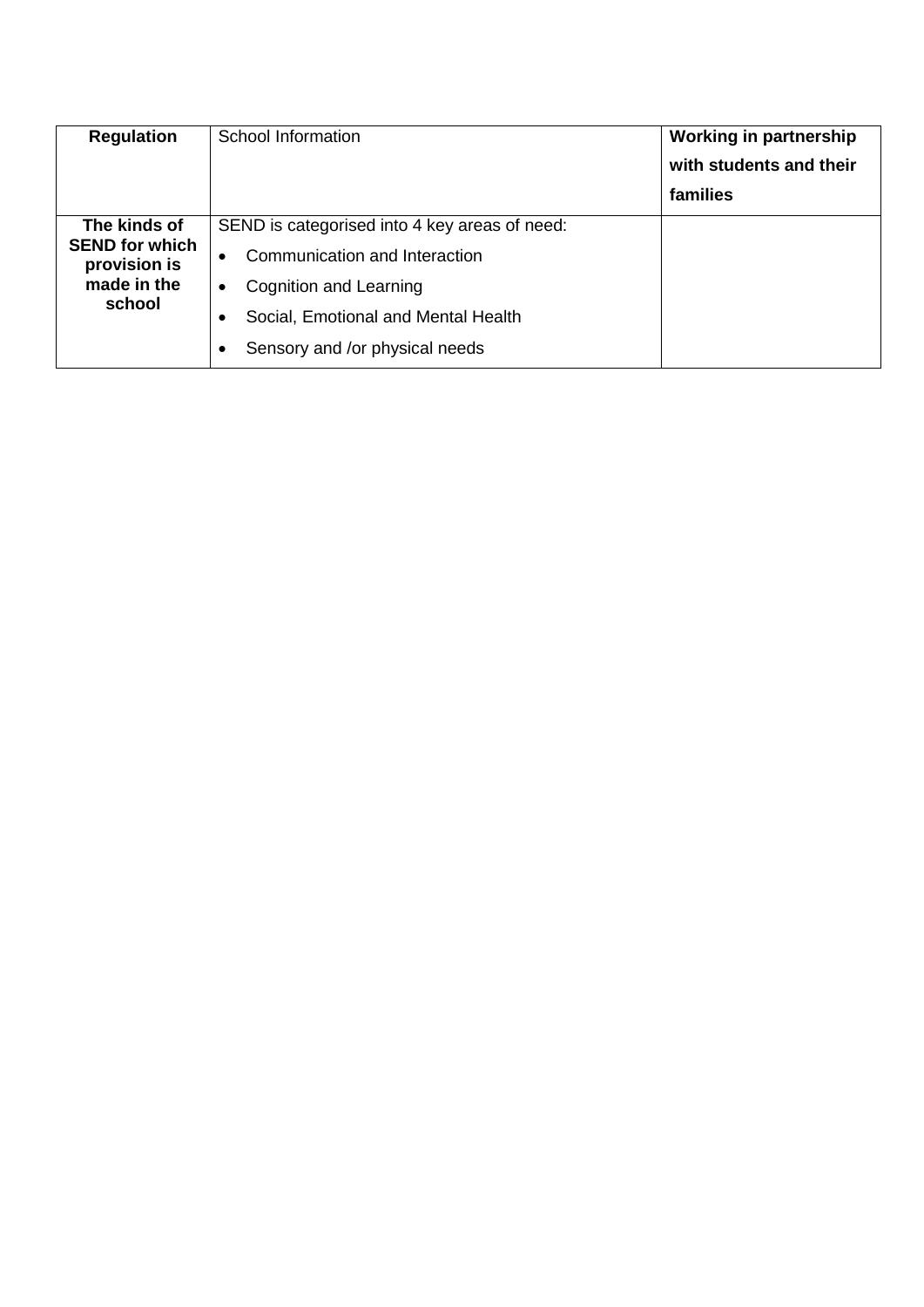| <b>Information</b>          | Subject teachers, support staff and the SENCO will carry          | Starting in Year 7,        |
|-----------------------------|-------------------------------------------------------------------|----------------------------|
| about the                   | out a clear analysis of a student's needs. This                   | information is passed from |
| schools policies<br>for the | assessment will identify what provision needs to be made          | the primary school to the  |
| identification of           | in order to facilitate progress, including how quality first      | SENCO. The SENCO           |
| <b>SEND</b>                 | teaching can be adapted in order to target the student's          | allocates children on the  |
|                             | area of weakness. This involves looking all the available         | SEND register to key       |
|                             | data, including samples of a student's work. If                   | workers in the Inclusion   |
|                             | appropriate, external specialist assessment is requested.         | Department. Parents are    |
|                             | This is co-ordinated by the SENCO.                                | contacted early in the     |
|                             |                                                                   | school year to discuss     |
|                             | Methods of assessment might include: tracking of                  | their child's SEND status, |
|                             | progress from subject teacher data, a book look of pupil's        | their progress and the     |
|                             | work, using the LUCID assessment package to screen                | provision and support in   |
|                             | for literacy dificulties/dyslexia or other learning difficulties. | place for them.            |
|                             | SEND referrals can be made by the parent/carer or                 |                            |
|                             | teacher. Round robins are also used to collate                    | There is a clear timetable |
|                             | information and form an initial assessment across all             | for reviewing and planning |
|                             | curriculum areas.                                                 | for each year group so     |
|                             |                                                                   | that each child on the     |
|                             | The results of these assessments are shared with subject          | SEND register is           |
|                             | teachers to help in planning the intervention needed.             | monitored and parents      |
|                             | Continued professional development is delivered to staff          | kept informed at all       |
|                             | by the SENCO to help support teaching and learning                | stages.                    |
|                             | strategies for SEND pupils.                                       |                            |
|                             |                                                                   | In years 7 and 8, where    |
|                             |                                                                   | pupils make good           |
|                             |                                                                   | progress and are no        |
|                             |                                                                   | longer in need of          |
|                             |                                                                   | additional support, pupils |
|                             |                                                                   | may be removed from the    |
|                             |                                                                   | SEND register. This would  |
|                             |                                                                   | be discussed with parents. |
|                             |                                                                   | However, in order to       |
|                             |                                                                   | preserve continuity, from  |
|                             |                                                                   | year 9 onwards pupils      |
|                             |                                                                   | would remain on the        |
|                             |                                                                   | register.                  |
|                             |                                                                   |                            |
|                             |                                                                   | Parents can contact a      |
|                             |                                                                   | member of the SEND         |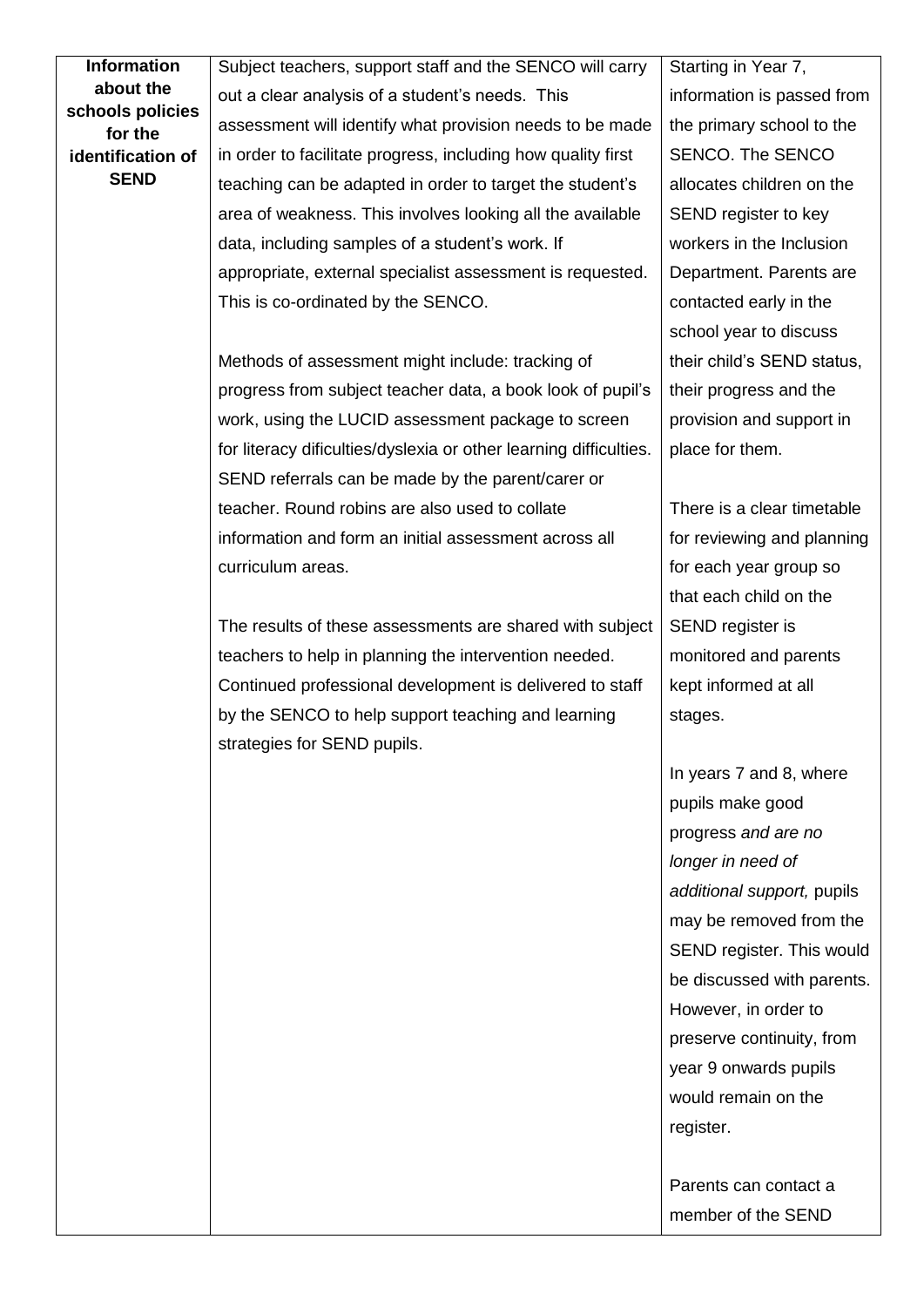|                                     |                                                        | team at any time to        |
|-------------------------------------|--------------------------------------------------------|----------------------------|
|                                     |                                                        | discuss their child's      |
|                                     |                                                        | provision.                 |
|                                     |                                                        |                            |
|                                     |                                                        | During the year teachers   |
|                                     |                                                        | will bring any concerns    |
|                                     |                                                        | around learning to the     |
|                                     |                                                        | attention of the SENCO.    |
| How the school                      | The SENCOs meet weekly with the Learning Support       | We attach a great deal of  |
| evaluates the<br>effectiveness of   | Team in the department to discuss concerns and         | importance to working with |
| its provision for                   | provisions. Levels of progress, attendance data and    | parents as they know their |
| <b>SEND</b><br>How the school       | behaviour points from SIMS are all analyzed and action | child best. Working        |
| consults parents                    | points decided.                                        | together can help achieve  |
| of children with<br><b>SEND and</b> |                                                        | the best outcomes.         |
| involves them in                    | Withdrawal groups are reviewed and each pupil assessed | Parents are asked to be    |
| their child's<br>education          | to see what kind of impact was made on academic        | involved from the initial  |
|                                     | performance, confidence, attendance and engagement.    | identification through to  |
|                                     |                                                        | the review 3 times a year. |
|                                     | Data is also analyzed at                               | This may be at parent's    |
|                                     | <b>SLT</b> meetings                                    | evenings, parent's visits, |
|                                     | Middle manager meetings<br>٠                           | learning sessions, parent  |
|                                     | Department meetings                                    | support groups, coffee     |
|                                     | Year team meetings                                     | mornings, phone calls.     |
|                                     |                                                        | There is a Coffee Morning  |
|                                     | This is to ensure that we are meeting the needs of all | for SEND parents once      |
|                                     | students in all subject areas and underperformance is  | every half term.           |
|                                     | addressed quickly.                                     |                            |
|                                     |                                                        |                            |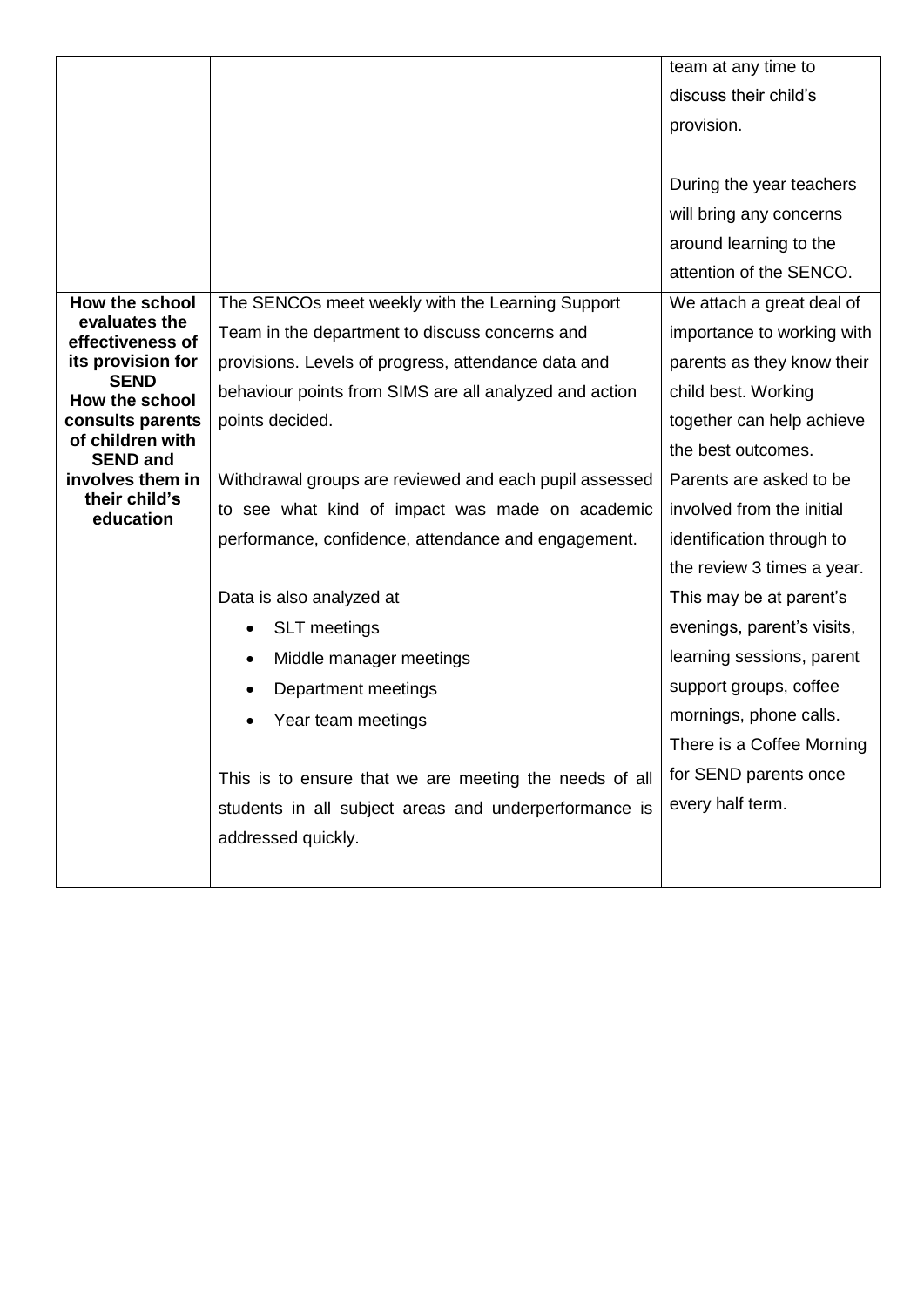| The schools                      | The student, parents or carers, Key Worker and SENCO,            | If a student does not make   |
|----------------------------------|------------------------------------------------------------------|------------------------------|
| arrangements<br>for assessing    | where appropriate, hold a meeting to review progress- as         | expected progress over a     |
| and reviewing                    | part of the ASSESS, PLAN, DO REVIEW cycle.                       | sustained period of time,    |
| the progress of<br>students with | The effectiveness of support and any interventions, and          | despite targeted             |
| <b>SEND</b>                      | their impact on the student's progress, will be reviewed         | intervention, the SENCO,     |
|                                  | termly with parents. One of these meetings will be part of       | in consultation with the     |
|                                  | the school's regular parent evenings.                            | student, parents/carers      |
|                                  |                                                                  | and teaching staff, will     |
|                                  | Alongside this, assessment processes include:                    | consider involving external  |
|                                  | regular observation of teaching and learning by the<br>$\bullet$ | specialists. These may       |
|                                  | middle and senior leadership team;                               | include the Educational      |
|                                  | analysis of assessment data;<br>$\bullet$                        | Psychology Service,          |
|                                  | monitoring by the governor with responsibility for<br>$\bullet$  | Speech and Language          |
|                                  | SEND;                                                            | Therapy, Occupational        |
|                                  | the views of parents/carers and students;<br>$\bullet$           | Therapy, the Early           |
|                                  | regular meetings between SENCO and senior<br>$\bullet$           | Intervention and             |
|                                  | leaders;                                                         | Prevention Service and,      |
|                                  |                                                                  | when appropriate, Social     |
|                                  | We also use diagnostic tools, Reading Tests, and                 | Services and the Looked      |
|                                  |                                                                  |                              |
|                                  | Precision Teaching data.                                         | After Children Team.         |
|                                  |                                                                  |                              |
|                                  | <b>Exam access:</b>                                              | Exam access:                 |
|                                  | In the first term of year 10, SEND pupils are assessed by        | Parents are informed of      |
|                                  | an external assessor for exam access arrangements.               | the access arrangements.     |
|                                  | Recommendations for adjustment are made by the                   | If a child is absent in year |
|                                  | assessor.                                                        | 10 they can be assessed      |
|                                  |                                                                  | in year 11. Further          |
|                                  | This aims to mirror existing arrangements in class               | information is available in  |
|                                  | assessments and is based on advice and                           | the SEND Policy              |
|                                  | recommendations from class teachers.                             | Document                     |
|                                  | Additional support in examinations might include use of a        |                              |
|                                  | reader or scribe, use of a laptop, or the provision of           |                              |
|                                  | additional time.                                                 |                              |
|                                  |                                                                  |                              |
|                                  | The concessions offered must be in line with the pupil's         |                              |
|                                  | standard way of working in the classroom.                        |                              |
|                                  |                                                                  |                              |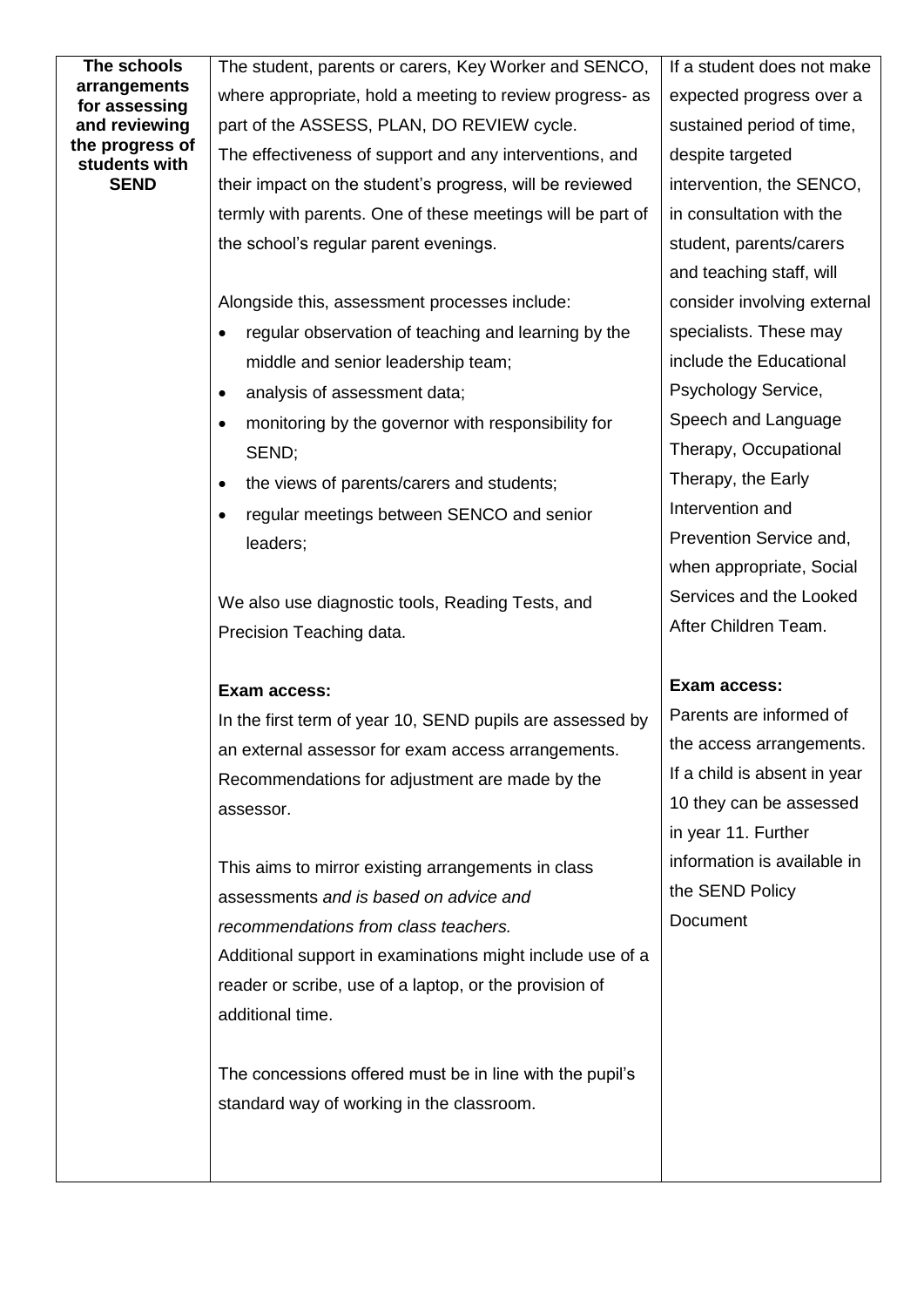| The schools                          | All teachers are teachers of SEND. Quality first teaching   | Staff will contact parents            |
|--------------------------------------|-------------------------------------------------------------|---------------------------------------|
| approach to<br>teaching              | is the first response to pupils with SEND.                  | to update them on general             |
| students with                        |                                                             | progress or by requesting             |
| <b>SEND (including</b><br>additional | Teaching staff are informed about the needs of students     | a meeting if there are                |
| support)                             | with SEND and are given strategies to help with the         | concerns. Parents are                 |
|                                      | pupils' learning. We use an online system called            | encouraged to speak to                |
|                                      | PROVISION MAP. There is also a digital SEND register.       | subject teachers and                  |
|                                      | Staff are expected to differentiate their teaching to allow | request meetings if there             |
|                                      | all learners to access the curriculum. Information on       | are concerns. The                     |
|                                      | children with SEND is shared through the Provision Map      | SENCO will attend these               |
|                                      | and the Individual Learning Plans which all teachers can    | meetings.                             |
|                                      | access.                                                     |                                       |
|                                      |                                                             |                                       |
|                                      | The focus of the school is quality first teaching. The      | Parents will be kept                  |
|                                      | SENCO works with teachers in classrooms in order to         | informed of any additional            |
|                                      | promote inclusion and share best practice.                  | provisions in place for               |
|                                      |                                                             | their child                           |
|                                      | The SENCO also works closely with Heads of                  | Including                             |
|                                      | Department and Literacy Coordinator, and the teaching       | What the aims of the<br>$\bullet$     |
|                                      | and learning team to ensure that teachers develop           | intervention are                      |
|                                      | excellent, differentiated schemes of learning and           | How long it will run for<br>$\bullet$ |
|                                      | materials.                                                  | How often it will take<br>$\bullet$   |
|                                      |                                                             | place                                 |
|                                      | Intervention groups are offered to students who             | Focus groups are run                  |
|                                      | demonstrate persistent difficulties in particular areas of  | to gather the views of                |
|                                      | their learning. Interventions are recorded on Provision     | pupils with SEND.                     |
|                                      | Map and reviewed after each 6-week period. A full list of   |                                       |
|                                      | interventions can be found at the end of this document.     |                                       |
|                                      | Pupils with SENs views are sought to be included in their   |                                       |
|                                      | plan. We also have a yearly survey to collect pupil views   |                                       |
|                                      | on their SEN and how they are being taught.                 |                                       |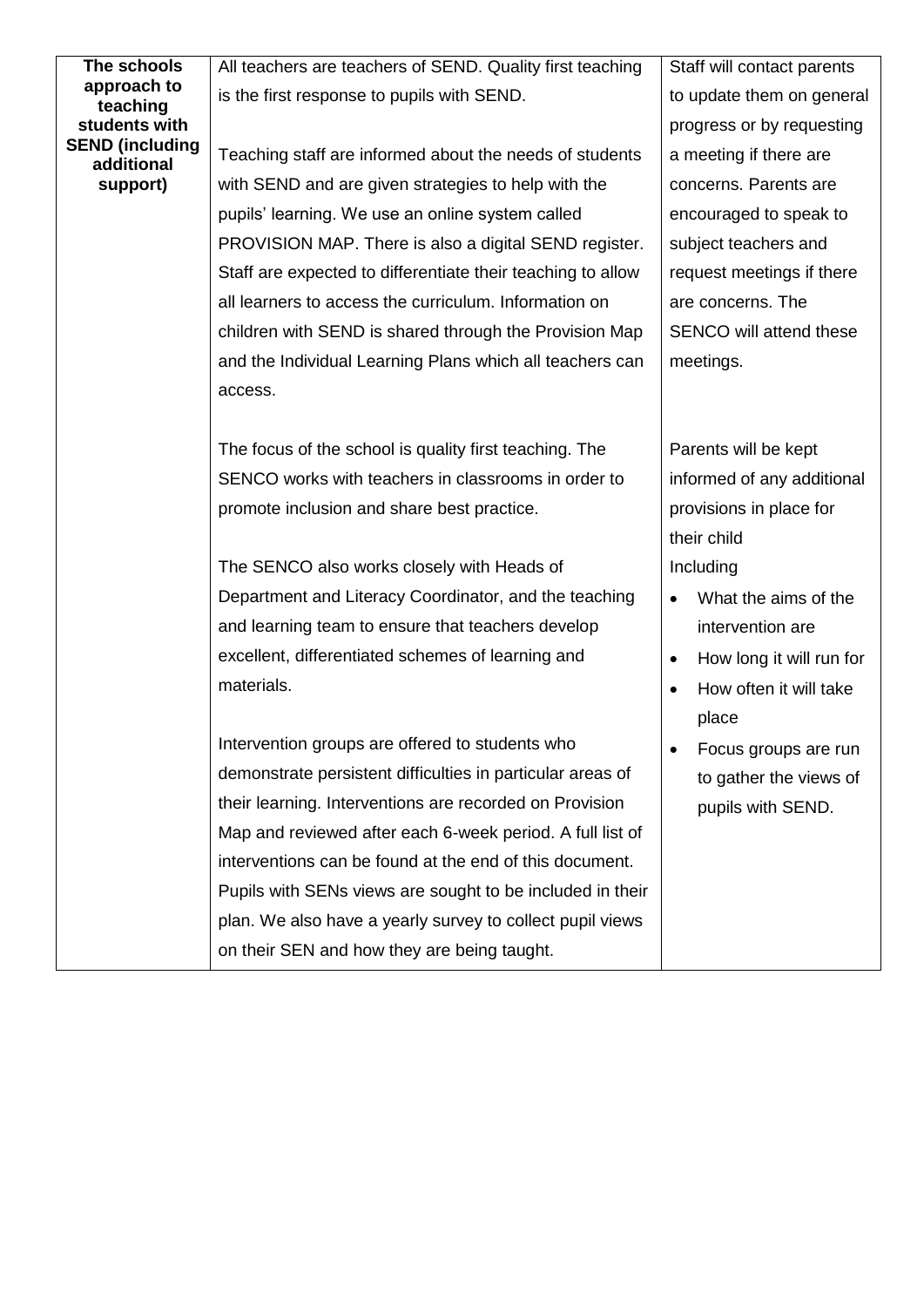| How the school<br>A range of extra-curricular activities are in place including                                        | Where a student needs |
|------------------------------------------------------------------------------------------------------------------------|-----------------------|
| enables pupils<br>a SEND/mixed Camping trip for year 7 and 8 in June or<br>additional support to<br>with SEND to       |                       |
| engage in the<br>July. (*Yearly pre covid)<br>access a trip or extra-                                                  |                       |
| activities<br>curricular activity, parents<br>together with                                                            |                       |
| students who do<br>The SENco and the Inclusion department are advocates<br>can discuss their child's                   |                       |
| not have SEND<br>of mixed ability teaching at KS3.<br>needs with Key Worker                                            |                       |
| <b>SENCO or Form Tutor</b>                                                                                             |                       |
| All extra-curricular activities include both SEND and non-                                                             |                       |
| SEND pupils. It is important that all students are able to                                                             |                       |
| access the full range educational experiences we offer as                                                              |                       |
| a school and we are committed to making this possible.                                                                 |                       |
| All students are encouraged to take part in extra-                                                                     |                       |
| curricular activities.                                                                                                 |                       |
|                                                                                                                        |                       |
|                                                                                                                        |                       |
|                                                                                                                        |                       |
| Year 6-7: During the summer term the SENco and<br>Families are invited to<br>The school's                              |                       |
| arrangements<br>Deputy SENco contact all borough primary schools to<br>interview at the school.<br>for supporting      |                       |
| pupils with<br>arrange transfer of information regarding yr 6 SEN pupils.<br>Many EHCP pupils visut                    |                       |
| special<br>EHCP pupils due to attend will already have had their<br>the school individually<br>educational             |                       |
| needs in a<br>plans looked at during the consultation process and if<br>before naming the school                       |                       |
| transfer between<br>appropriate the school named on their plans. Many of the<br>so that the pupil can see<br>phases of |                       |
| education (yr6-<br>key feeder primary schools are visited by the inclusion<br>the school for themselves                |                       |
| 7) and (yr11-12)<br>department to meet with pupils and staff at the school.<br>and meet key staff.                     |                       |
|                                                                                                                        |                       |
| Years 11-12: SEN pupils are supported in choosing<br>Information is shared                                             |                       |
| college places and writing applications.<br>regarding need and                                                         |                       |
| access arrangements                                                                                                    |                       |
| once pupils have secured                                                                                               |                       |
| places at year 12.                                                                                                     |                       |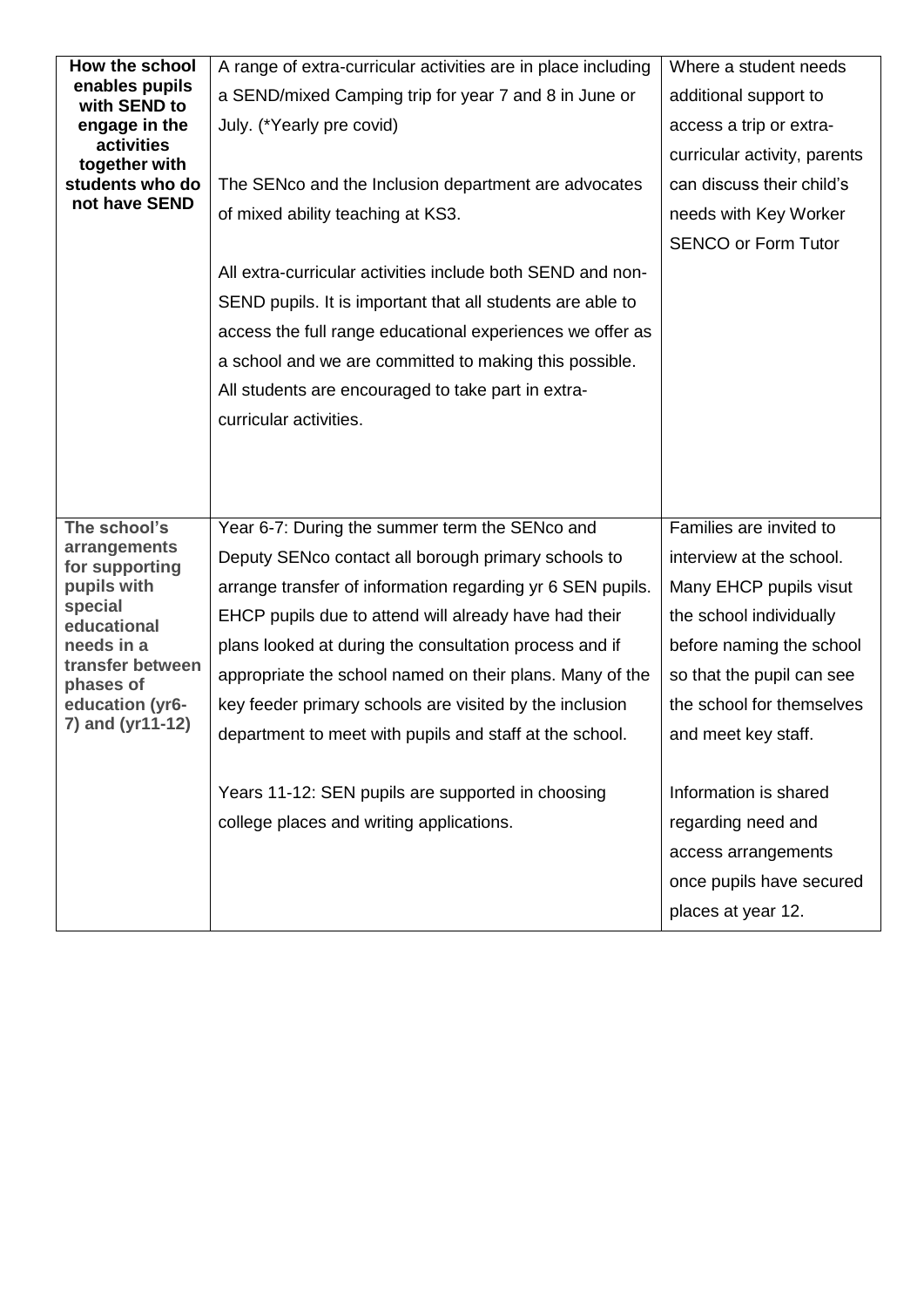| Support that is                | Leytonstone provides a high level of support for its    | Where children are raised   |
|--------------------------------|---------------------------------------------------------|-----------------------------|
| available for<br>improving the | students in managing their emotional well-being. The    | as a concern for SEMH       |
| emotional,                     | SENCO attends the Emotional Support Team (EST)          | we operate a triage         |
| mental and<br>social           | alongside the Mental Health Lead and the Designated     | system where we look at     |
| development of                 | Safeguarding Lead. (see Mental Health Policy)           | the correct level of        |
| pupils with<br><b>SEND</b>     | The SENCO is trained in Mental Health First Aid and has | intervention.               |
|                                | training from The Tavistock and Portman Clinic.         |                             |
|                                |                                                         | <b>Emotional well-being</b> |
|                                |                                                         | support                     |
|                                | Social Skills Groups are delivered by the Speech and    | SENCO 1-1 support           |
|                                | Language Therapist and LSAs.                            | <b>School Counsellor</b>    |
|                                |                                                         | <b>External Counsellor</b>  |
|                                | The deputy SENCo is trained to run Zones of Regulation  |                             |
|                                | groups.                                                 | Advice can also be sought   |
|                                |                                                         | from outside specialists.   |
|                                | Advice and additional support might be sought from      | Where a child would         |
|                                | The Educational Psychologist                            | receive long term           |
|                                | The Speech and Language Therapist                       | intervention, they would    |
|                                | The Early Help Team                                     | be added to the SEND        |
|                                | Child and Adolescent Mental Health                      | register identified as      |
|                                |                                                         | <b>SEMH</b> and parents     |
|                                |                                                         | informed.                   |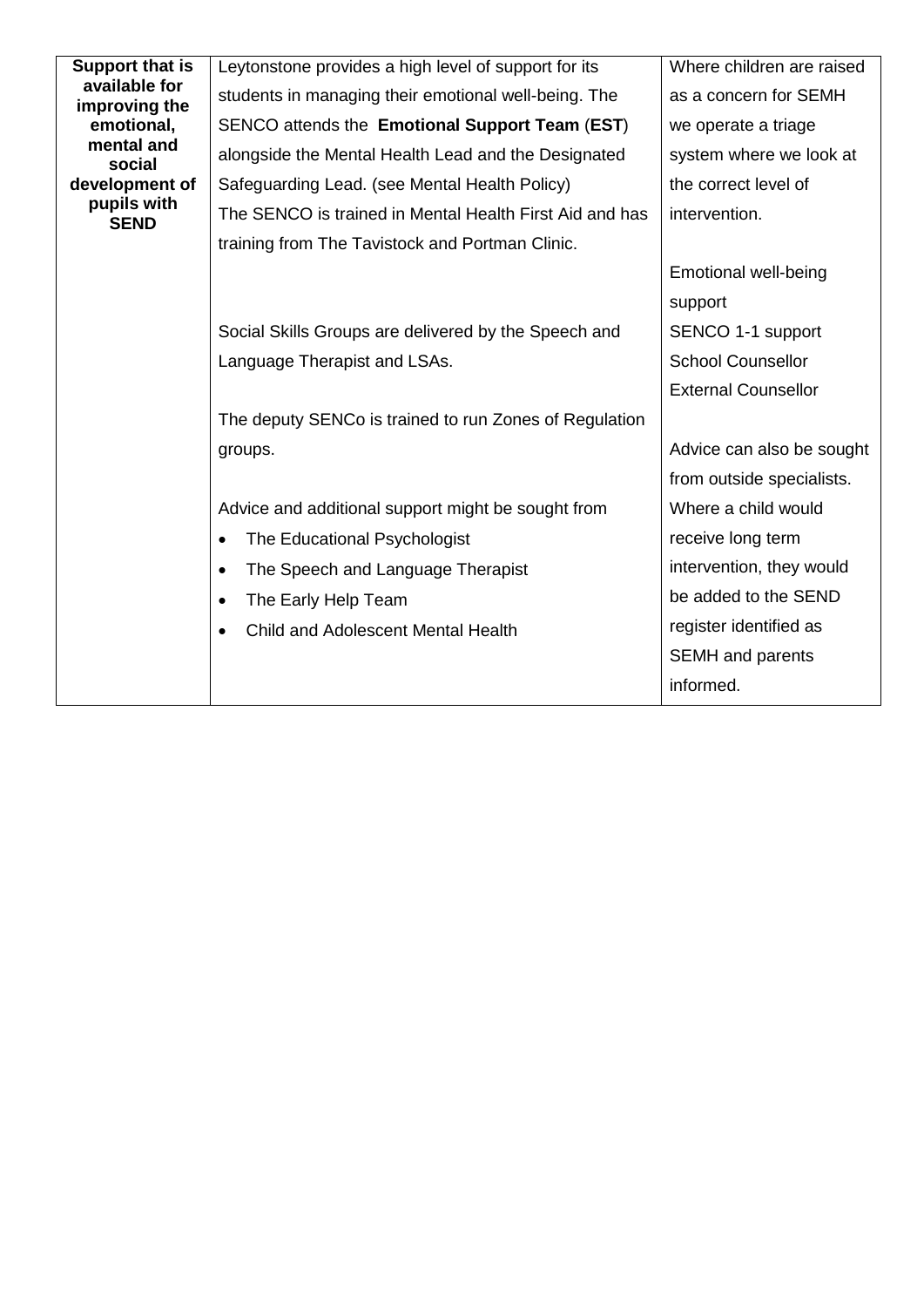| <b>Information</b><br>about the | In order to ensure that staff are well equipped to enable     | Advice about supporting    |
|---------------------------------|---------------------------------------------------------------|----------------------------|
| expertise of staff              | all students to access the curriculum and included fully in   | students with SEND is      |
| in relation to<br>students with | the life of the school, staff are provided with opportunities | sought from parents and    |
| <b>SEND and how</b>             | for Continuing Professional Development (CPD) as part         | the children themselves.   |
| specialist                      | of the whole school programme. The SENCO ensures              | The EHC plans include a    |
| expertise will be<br>secured.   | that staff are informed of local and national developments    | page which identifies what |
|                                 | in relation to SEND and Inclusion. Training needs are         | is working and not         |
|                                 | identified and, where appropriate, outside agencies are       | working.                   |
|                                 | used to deliver the training.                                 |                            |
|                                 |                                                               | The Learning Plan also     |
|                                 | In addition The SENCO works closely with a variety of         | gives parents an           |
|                                 | outside agencies to ensure that the needs of students         | opportunity to have their  |
|                                 | with SEND are being met. For instance, the Educational        | voice heard in relation to |
|                                 | Psychologist, Speech and Language Therapists and              | support for their child.   |
|                                 | CAMHS.                                                        |                            |
|                                 |                                                               |                            |
|                                 | Members of the department are trained in;                     |                            |
|                                 | <b>Supporting Transition</b>                                  |                            |
|                                 | Working memory in the classroom                               |                            |
|                                 | Lexia: Reading Intervention Strategy                          |                            |
|                                 | Speech and Language Support                                   |                            |
|                                 | <b>Dyslexia Awareness</b>                                     |                            |
|                                 | <b>Teaching Entry Level Maths</b>                             |                            |
|                                 | Numicon                                                       |                            |
|                                 | <b>Extending and Advancing Good Autism Practice</b>           |                            |
|                                 | Hearing Impairment support                                    |                            |
|                                 |                                                               |                            |
|                                 | The SENCO and LSAs are used to provide expert                 |                            |
|                                 | support to subject teachers in writing and adapting           |                            |
|                                 | Schemes of Learning in core subjects. The SENCO has           |                            |
|                                 | also delivered training for staff on Differentiation,         |                            |
|                                 | Scaffolding for Remote Learning and the Bridging the          |                            |
|                                 | Gap Theory. The training is designed to improve quality       |                            |
|                                 | first teaching to ensure SEND children have outstanding       |                            |
|                                 | learning experiences in the classroom.                        |                            |
|                                 |                                                               |                            |
|                                 |                                                               |                            |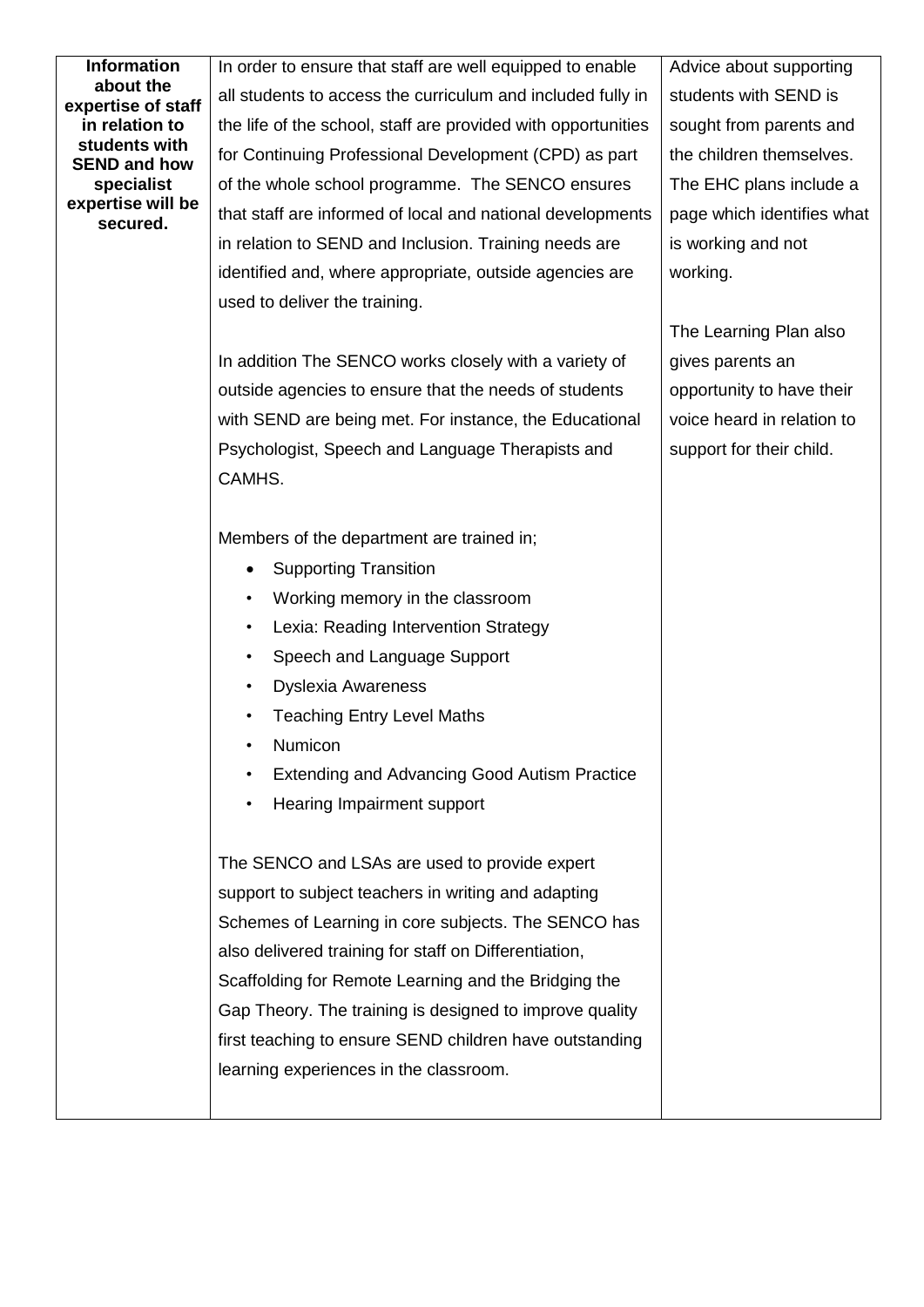| <b>Arrangements</b><br>made by the | If a parent wishes to complain about the provision or the     | We look to build good       |
|------------------------------------|---------------------------------------------------------------|-----------------------------|
| governing body                     | policy, they should, in the first instance, raise it with the | relationships with all      |
| for the treatment                  | SENCO, who will try to resolve the situation. Any issues      | children and their families |
| of complaints<br>from              | that remain unresolved will be managed according to the       | as we know this is what     |
| parents/carers                     | school's Complaints Policy. This is available, on request,    | helps students to           |
| of SEND<br><b>students</b>         | from the school office.                                       | progress.                   |
|                                    |                                                               |                             |
|                                    | If the complaint remains unresolved, then the person          | We want to remain in an     |
|                                    | making the complaint is advised of their rights under         | ongoing dialogue with       |
|                                    | Section 23 of the Education Reform Act to make a              | parents, hear from          |
|                                    | complaint. The Governing Body will consider the               | guardians on the            |
|                                    | complaint, after which, if necessary the LA will become       | effectiveness of the        |
|                                    | involved. School will inform parents/carers of the local      | provisions and plan for     |
|                                    | authority's commissioned independent disagreement             | them including parental     |
|                                    |                                                               |                             |
|                                    | resolution service. Details can also be found in the Local    | the voice.                  |
|                                    | Offer.                                                        |                             |
|                                    |                                                               |                             |
| How the                            | The school has regular contact with specialists from:         |                             |
| governing body                     | The Educational Psychology Service<br>$\bullet$               |                             |
| involves outside<br>agencies in    | Specialist advice and/or input from specialist<br>$\bullet$   |                             |
| meeting the                        | outreach staff such as those based at Whitefield's            |                             |
| needs of<br>students with          | and Joseph Clarke.                                            |                             |
| <b>SEND and to</b>                 | <b>Early Help</b>                                             |                             |
| support families                   | <b>Educational Welfare Service</b>                            |                             |
|                                    | Child and Family Mental Health Services<br>$\bullet$          |                             |
|                                    | <b>Community Paediatrician</b><br>$\bullet$                   |                             |
|                                    | Speech Therapy<br>$\bullet$                                   |                             |
|                                    | <b>Occupational Therapy</b><br>$\bullet$                      |                             |